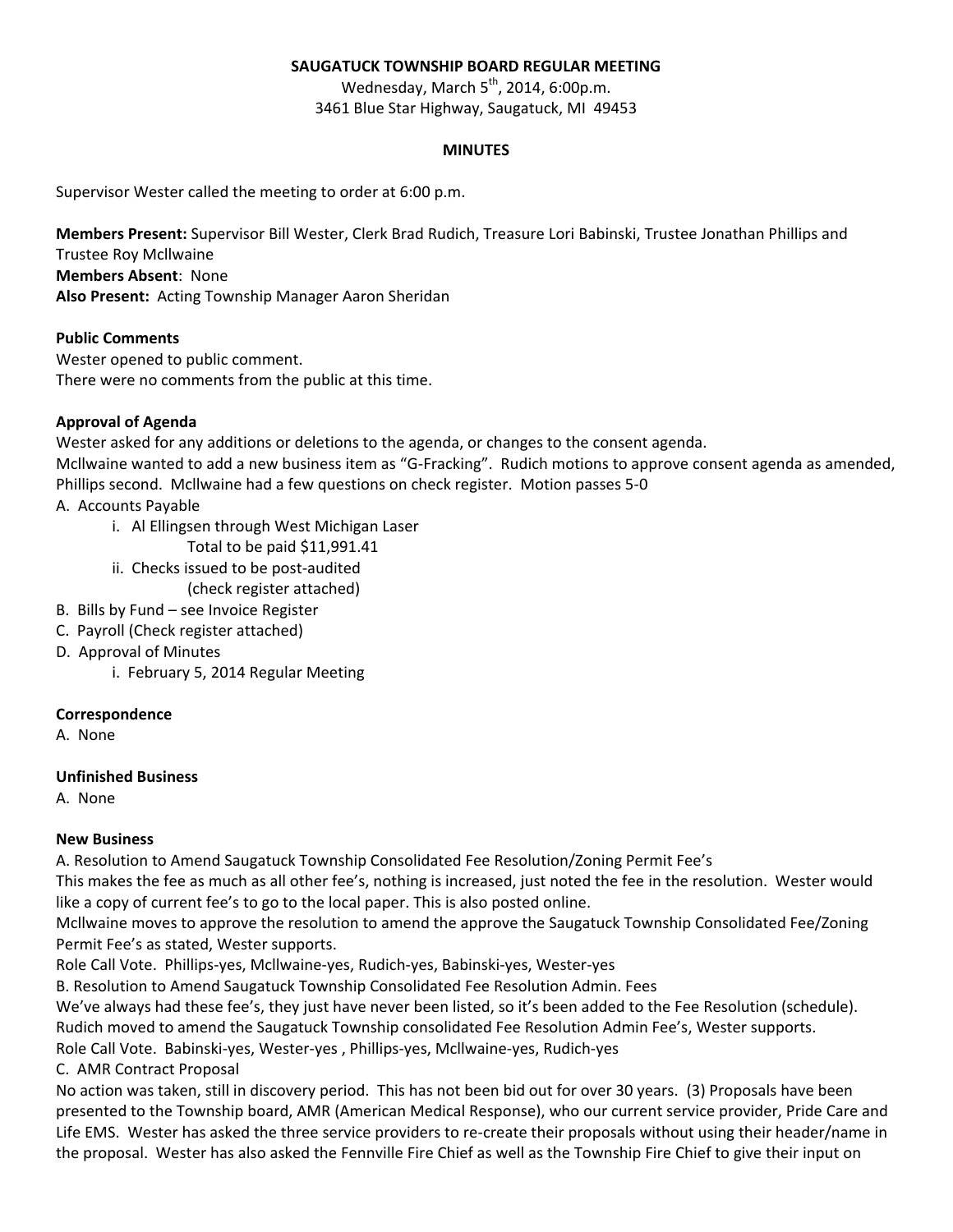each proposal. While it is the Township Boards final decision, Wester feels the Fire Chiefs input is important. Sheridan and Wester will attend next week's (March 13) ambulance board meeting in Fennville to discuss further with surrounding areas.

D. Holland Street Name

A resolution has been created to eliminate Washington Ave, which is most often referred to Holland Street (and causes confusion among residents and first responders). Sheridan recommends it be changed and spoke to road commission and John Johnson at Health Department to change and they are all for it. Mcllwaine asked about property deeds – Sheridan said the identification will change but nothing else should be affected. Wester motions to give Sheridan approval to start the process of changing the street name, Phillips second. Motion passes 5-0.

E. Township Library Representative Appointment

Rudich motioned to re-appointed Joyce Horath to the library board. Babinski supports. Motion passes 5-0

F. Emergency Services for the Fennville Area 911 District, Committee Representative Appointment Need to appoint a member of the board to this committee. Wester will be more than happy to do this. Rudich motions to appoint Wester as the representative for the Emergency Services Committee for Saugatuck Township. Phillips second. Mcllwaine wanted to know term length. Sheridan is unsure but will find out; it is listed in the bylaws of the committee.

Roll Call Vote. Mcllwaine-yes, Rudich-yes, Babinski-yes, Phillips-yes….Wester abstained from vote.

G. Fracking

Just informational……Mcllwaine wants to remind residents when the "land man" comes to your door and presents an oil/gas mineral rights lease and then tells you that is the standard lease and it's what you have to sign, know you as the land owner do not have to sign it and it can be amended. Mcllwaine, with help of Larry Dickey, have some information and web links available if residents are interested in being educated and learning more about this. Rudich will also help. Wester thinks it's a great idea and told them to move forward. This will be posted & available on the township website in the future.

# **Committee Reports**

A. Planning Commission. Did not meet in February, no report.

B. Road Commission. No report.

C. Interurban. A new bus was purchased to replace an older bus (#21), which is now currently for sale.

D. Fire Board. 3 MCT (Mobile Computer Terminal) were purchased and almost installed. Police cars have had these, now 3 of the fire trucks have them. Inspections of hotels/motels/churches are underway. Spartan 102 foot truck still has not been tested before purchase of the fire dept due to weather. Board OK'd \$160 to do annual physicals for current roster. Still working on better service at the Lakeshore. OSHA was invited into the fire house by Janik to address and fix any potential issues.

Mcllwaine thinks a plan should be put in action for next winter as how to handle snow covered hydrants. Wester asked if there are GPS services for fire hydrants. Janik said they are considering mapping themselves because timelines for GPS is 3 years and he doesn't want to wait that long. We have 600 hydrants in this area and we don't know where they are all located. Mcllwaine wants to know whose responsibility it is to unbury these hydrants. Sheridan said he is meeting with Daryl from Kal-Lake about maintenance of hydrants – Township has purchased flags for all hydrants, and water department has agreed to install on all hydrants. Action plan for maintenance and snow removal needs to be made for future winters. Board has authorized Sheridan to discuss with Water Dept.

E. Harbor Authority Liaison

Meeting was low key, waiting on Saugatuck city council to approve half the fund for the hedgewater study. Some discussion of Ship & Shore boat rafting and special events requests. Hedgewater is producing a map of new buoy locations. RJ Peterson claims to begin dredging for 45 waterfront owners separate from any harbor wide plan. F. Supervisors Report. No Report

G. County Commissioner Dean Kapinga. No report

# **Public Comments**

Wester opened the meeting to public comment.

Steve Schrotenboer works w/AMR– wanted to state that pre-hospital care is a not only service, but a relationship that was built over 30 years ago. The partnership has grown and has become very strong, but we as AMR feels it's a team effort by all, and not just with Saugatuck Township, but all first responders they work with.